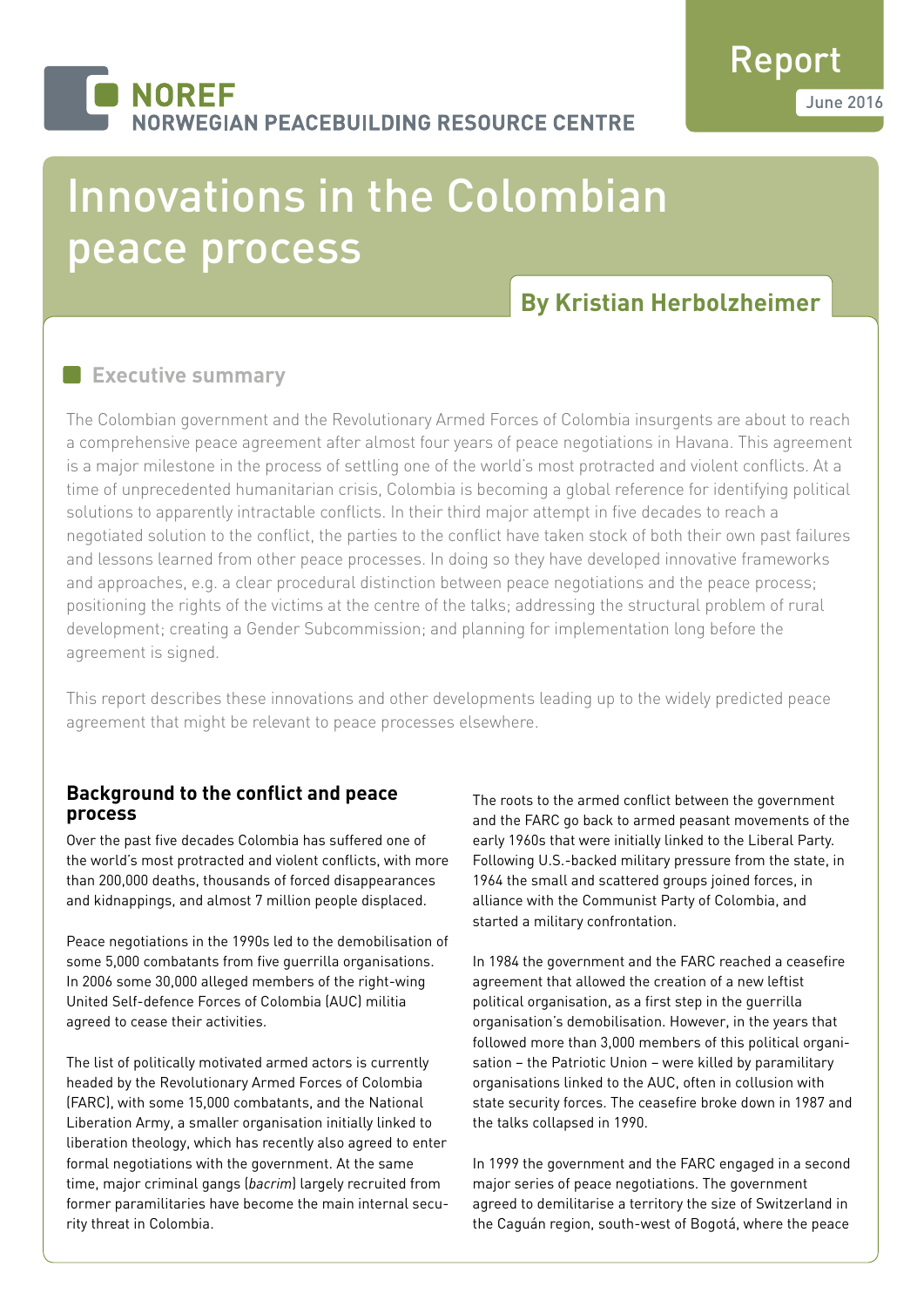talks were to take place. However, the level of trust was low, the parties became bogged down in discussions around procedure, and they were consequently unable to address any of the long list of substantive issues. In 2001 the talks collapsed and in 2002 a new president, Alvaro Uribe, was voted into power in Colombia on the promise to wipe out the guerrillas through the use of military force. Eight years of high-intensity war followed during which the government increased its military capacities and created a force of some 500,000 well-trained and well-equipped police and military personnel.

# **Factors triggering the current peace negotiations**

Uribe's military offensive (2000-08) triggered a third attempt at peace negotiations. While the government was unable to defeat the rebels, it did severely reduce their offensive capabilities and limited their sphere of action to geographically far-flung areas. The FARC was proud of its ability to resist the formidable government offensive, but realised that it would never achieve its ultimate goal of a military victory over the state. In parallel, neighbouring countries saw leftist politicians come to lead their respective governments through the ballot instead of the bullet: Evo Morales in Bolivia, Rafael Correa in Ecuador and Hugo Chávez in Venezuela; and, more symbolically, also saw former guerrilla combatants become leaders such as José "Pepe" Mugica in Uruguay and Dilma Rousseff in Brazil. The third major factor that influenced the FARC was the death from natural causes of its historical leader, Manuel Marulanda, and the emergence of a new leadership with the vision and internal leverage to take on the challenge of a paradigm shift in the movement's thinking.

Four circumstances also influenced the government's decision to go back to the negotiating table. Despite the positive developments on the battlefield and, above all, the government's success in turning the vast majority of public opinion against the FARC, a complete military victory proved to be elusive. Moreover, the successful targeting of highranking guerrilla leaders could become counterproductive, because it risked leaving the FARC without the political capacity to engage in constructive peace negotiations. At the same time the government had adopted a reform and modernisation agenda that included normalising the tense relations with neighbouring Venezuela and Ecuador, addressing long-delayed structural reforms regarding rural development and political participation, and addressing the problem of illegal drugs production. Finally, there was the moral pressure to prevent further loss of lives and the suffering of thousands of victims of human rights violations by both sides to the conflict, including the state.

Once the decision to negotiate was taken, prominent figures in both the government and the FARC asserted their leadership roles and took significant political risks on multiple occasions to overcome stumbling blocks along the road to a negotiated peace.

# **Structure of and developments in the peace negotiations**

The government and the FARC have described the peace process as encompassing three phases: preparation, conflict termination and conflict transformation. In preliminary confidential talks (2011-12) the parties discussed the agenda and methodology for the proposed talks, which resulted in the August 2012 Global Agreement for the Termination of the Armed Conflict (Global Agreement). Formal talks began two months later. The inaugural session was held in Oslo, after which the venue moved to Havana. The Global Agreement highlighted that the purpose of the peace talks between the government and the FARC in Havana was to "terminate the armed conflict", and stated that the third phase of the peace process would take place in Colombia after the signing of the peace agreement and would involve society at large.

The negotiations were framed around five substantive issues – rural development, political participation, illicit crops, victims and conflict termination – and a procedural issue dealing with the implementation of the eventual peace agreement.

The parties further agreed on a high-intensity work schedule. Their meetings in Havana were to last for sessions of 11 days, which would be followed by short periods for internal consultations and preparations for the next round of talks. After each round the parties would issue a joint statement describing the developments that had taken place. Each side could appoint up to ten delegates (five of whom would be plenipotentiaries), assisted by a larger team of up to 20 more people.

The FARC delegation was composed entirely of combatants, led by its second-in-command, Iván Márquez. The delegation was hosted in a residential area owned by the Cuban government close to the hotel where the talks took place. As the talks progressed the FARC would rotate some of its commanders taking part in order to ensure broad ownership and the leadership's commitment, and also to provide feedback to FARC rank-and-file combatants about the developments in Havana.

Government delegates were carefully chosen to ensure the commitment of two key stakeholders: the private and security sectors. One retired general from the armed forces and one from the police, together with one prominent business leader accompanied the chief negotiator, Humberto de la Calle, and the peace commissioner, Sergio Jaramillo.

The parties adopted a common rule in negotiations by which "nothing is agreed until everything is agreed", to allow them the flexibility to adjust to changing circumstances throughout the negotiations. The most contentious provision was that peace talks would take place without a ceasefire. The government unequivocally insisted on this to demonstrate its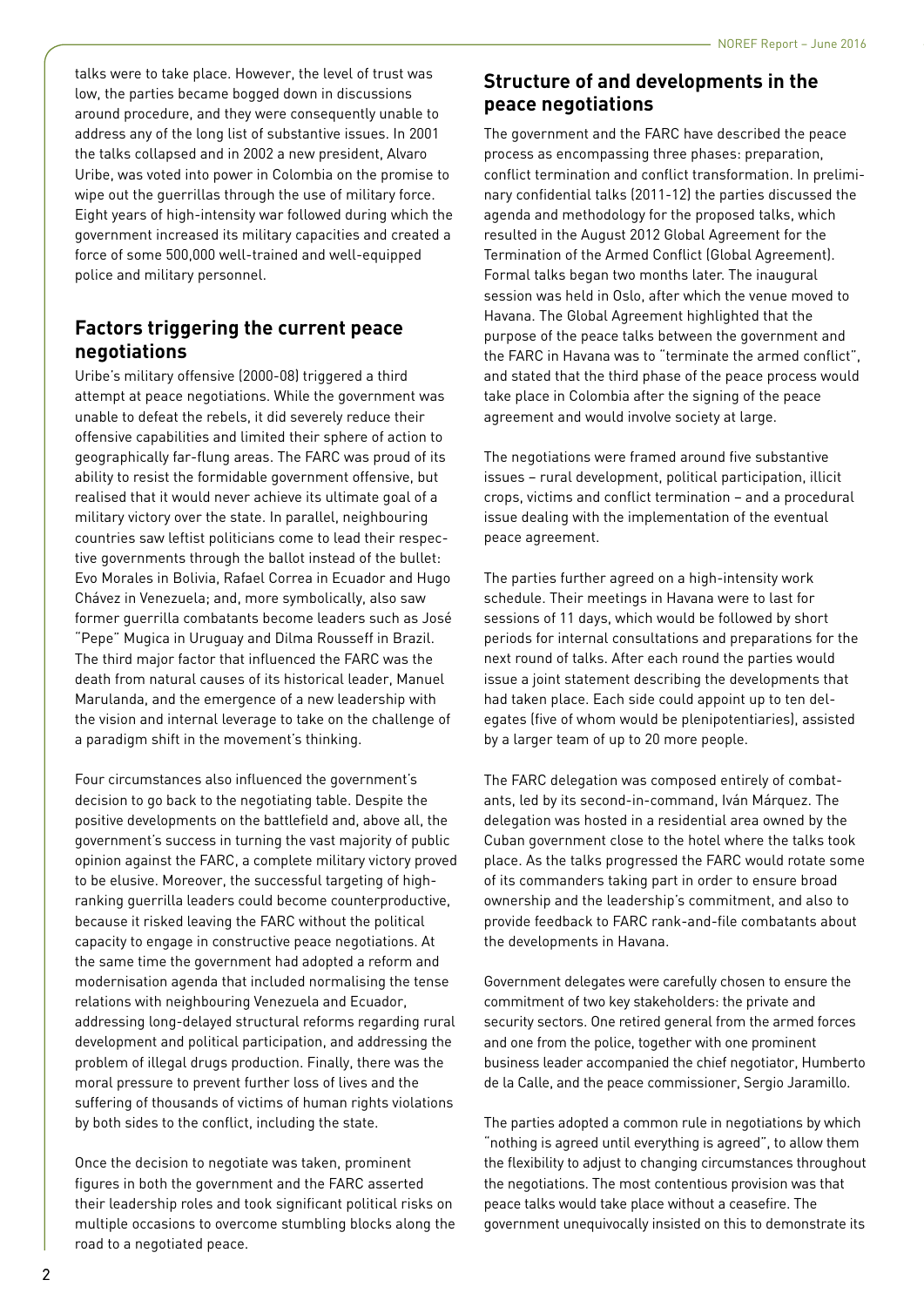strength and determination both to the FARC and to public opinion and the security sector (Herbolzheimer, 2016).

The first three issues were agreed on relatively smoothly, with each taking some six months of negotiations. The agreement on victims and justice was the most complex. It took the parties 15 months to agree – under considerable pressure from public opinion in Colombia – to reject impunity for the crimes committed by both sides. Once this highly contentious item had been resolved the parties agreed to fast track the remaining two issues by working in parallel subcommissions. However, an initial deadline of March 23rd 2016 could not be met, given the complexities around weapons decommissioning and demobilisation, and the need to ensure the comprehensive implementation of a peace agreement.

#### **Innovations**

Building peace raises more questions than answers. Every peace process learns from developments elsewhere, but also innovates to adjust to challenges present in the local context. These innovations can in turn become a reference for international peacebuilding processes. The peace negotiations between the government of Colombia and the

FARC include at least five major innovations in the field of conflict transformation.

## **1. The establishment of a solid framework that distinguishes between conflict termination and transformation**

This conceptual distinction reduces the expectations of what a negotiating table can deliver and acknowledges the need for parallel, more democratic peace initiatives. Before starting their third attempt at formal talks, both parties carefully analysed the lessons from previous negotiations, both in Colombia and internationally. As a result of this analysis the Global Agreement that the parties jointly announced in August 2012 provides a major conceptual innovation in that it differentiates between the peace negotiations – which would take place in Cuba between the government and the FARC only, with a limited agenda of "putting an end to the armed conflict" – and a broader peacebuilding process that would take place in Colombia after the signing of a peace agreement, "with the participation of each and every one".

Table 1 illustrates the development in the thinking of both parties from their previous attempt at peace negotiations.

|                             | Caguán process (1999-2002)                                                                                                 | Havana process (2012-16)                                                                                                                                                                                                                            |
|-----------------------------|----------------------------------------------------------------------------------------------------------------------------|-----------------------------------------------------------------------------------------------------------------------------------------------------------------------------------------------------------------------------------------------------|
| Goal                        | Political, economic and social transformations to<br>build a new state based on social justice                             | To put an end to the armed conflict                                                                                                                                                                                                                 |
| <b>Assumptions</b>          | Negotiations will lead to an agreement that will<br>address all the root causes of the conflict.                           | Negotiations will stop the war and enable a new phase that<br>will allow for inclusive, transparent deliberation and decision-<br>making on the root causes of the conflict and additional chal-<br>lenges that have developed over the past years. |
| Agenda                      | Broad, including economic, legislative, justice<br>and security reforms                                                    | Narrow, focusing on rural development and guarantees of<br>political participation                                                                                                                                                                  |
| <b>Actors</b>               | The government and the FARC saw themselves<br>as the true representatives of society.                                      | The government and the FARC understand the need for pub-<br>lic participation and democratic decision-making.                                                                                                                                       |
| Ceasefire                   | Yes, but only in the demilitarised zone. Violence<br>by all actors increased during the talks.                             | No. The FARC has declared unilateral ceasefires and the<br>government has responded with conflict "de-escalation".<br>Battle-related deaths virtually stopped in early 2016.                                                                        |
| Public partici-<br>pation   | Symbolic. The parties organised public hear-<br>ings, but people's inputs were never seriously<br>analysed and considered. | Fundamental, especially in the post-agreement phase. Multi-<br>ple formats for direct and indirect participation                                                                                                                                    |
| Role of victims             | Absent in the negotiating agenda and in the<br>peace talks                                                                 | Fundamental in the negotiating agenda. The parties have<br>jointly invited five delegations of victims (60 people in total).                                                                                                                        |
| Role of women               |                                                                                                                            | A Gender Subcommission has invited three delegations from<br>women's organisations (18 people in total).                                                                                                                                            |
| Time frame and<br>frequency | Open-ended (extending over years), with on/off<br>talks                                                                    | Urgency to complete the negotiations. Frequent and intense<br>sessions interrupted by short periods of consultations                                                                                                                                |
| Developments                | The parties became bogged down in procedural<br>issues and never discussed the substance of the<br>agenda.                 | The parties have almost completed the agenda they set out<br>to discuss (although this has taken them longer than they<br>initially envisioned).                                                                                                    |

#### Table 1: Differences in the design of the two latest peace negotiations with the FARC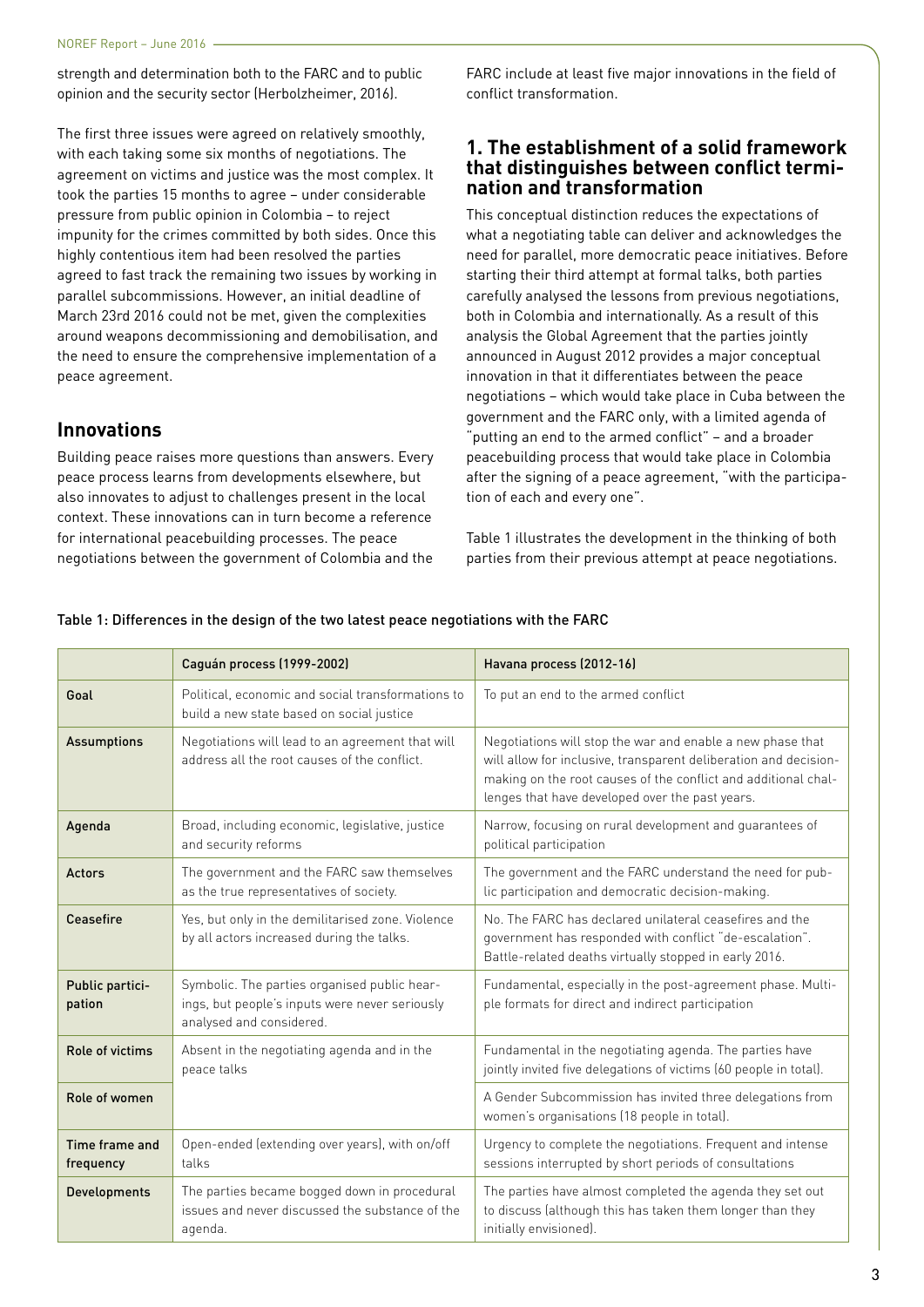Current advocacy for more democratic processes is essentially table-centric in that it suggests that for a peace process to be more inclusive, more items need to be added to the negotiating agenda and more actors to the negotiating table. The assumption nurturing this advocacy is that the negotiating table is the core place where decisions are taken.

However, the Colombian Global Agreement suggests a radically different approach that balances the power asymmetry between the negotiating table and other deliberation and decision-making processes. The conceptual differentiation between conflict *termination* (by the warring factions) and conflict *transformation* (by society at large) suggests that there are multiple paths to peace, of which the negotiations are only one (Herbolzheimer, 2015).

Demystifying the negotiating table as the core pillar of a peace process opens up a universe of options for more issues to be discussed, more actors to be involved, more processes to be initiated, and more time for transformations to take place.

#### 2. Placing the victims at the centre of the talks

This is the first peace process in which negotiating panels have invited the input of and listened to victims of the armed conflict and framed the agreement on transitional justice explicitly to respond to the victims' rights to truth, justice, reparations and guarantees of non-recurrence.

Despite suffering terrible harassment, the country's human rights organisations have successfully endured in their mission to highlight the relevance of human rights as a principled response to address and prevent violence against civilians.

The level of the documentation and analysis of violence in Colombia is probably unprecedented. A law approved in 2005 under the Uribe presidency established a National Centre for Historical Memory tasked with contributing to the provision of comprehensive reparations and giving both the victims of the Colombian armed conflict and society in general the right to hear the truth.

In 2013 the centre presented the *Basta Ya*! (*Enough!)* report documenting fifty years of armed conflict, the various forms of violence, the responsibility of the various armed actors and the impact on society. The report (and subsequent updates) confirmed that Colombia is among the countries with the most internally displaced people (close to 7 million); kidnappings (over 30,000); forced disappearances (at least 45,000); and violence against journalists, human rights defenders, indigenous people and women. Government figures suggest at least 13,000 victims of sexual violence, some 11,000 victims of land mines and more than 10,000 victims of torture (Oficina del Alto Comisionado para la Paz, 2016).

The Law on Victims and Land Restitution (2011) provided for the creation of a Unit for Reparations for Victims. This government body has embarked on the world's most ambitious programme to provide reparations for victims; it is also in charge of registering victims. By May 2016 the official number of victims had passed 8 million; i.e. more than 15% of the population. Another relevant feature is that the process of reparations started before the armed conflict terminated.

Despite their initial reluctance, the government and the FARC have increasingly acknowledged their responsibility for human rights violations and have publicly asked the victims for forgiveness.

In June 2014 both sides announced a Declaration of Principles outlining their commitment to ensure victims' rights to truth, justice, reparations and guarantees of non-repetition. Between August and December 2014 five batches of 12 victims, carefully chosen by the UN to represent the diversity of victimisation, travelled to Havana and met with the Peace Panels. These were tough sessions, with victims meeting face to face with some of the perpetrators of crimes against them. The impact of these visits was huge for both the negotiating teams and the victims themselves.

The agreement in Havana on a Special Jurisdiction for Peace was inspired by the South African experience in that it puts a strong emphasis on truth-telling. But unlike South Africa – where past violations were primarily addressed through the Truth and Reconciliation Commission – in Colombia a special tribunal for peace and special justice courts will deal with investigations, prosecutions and sentencing.

If offenders cooperate with the justice system they will benefit from reduced sentences and will have to serve their terms by working to assist victims and repair the damage done to society instead of sitting in prison. If they do not cooperate they can be sentenced to up to 20 years in prison. This Special Jurisdiction for Peace "requires the participation of all those who directly or indirectly took part in the armed conflict, including state agents".

The agreement has been hailed as groundbreaking. President Santos suggested that it is "something that has never been achieved in any peace negotiation". However, it has not come without controversy, essentially because perpetrators may evade prison and because state agents will receive similar benefits to insurgents. This equal consideration of state and non-state agents is progressive, because classical interpretations of human rights focus on state agents only. Discussions have triggered interesting debates on the concepts and expectations around justice and impunity.

Paradoxically, many of the direct victims of the conflict have expressed a more conciliatory approach than the fiercest political discussants. The high commissioner for peace has suggested that impunity needs to be measured by the level of fulfilment of victims' rights.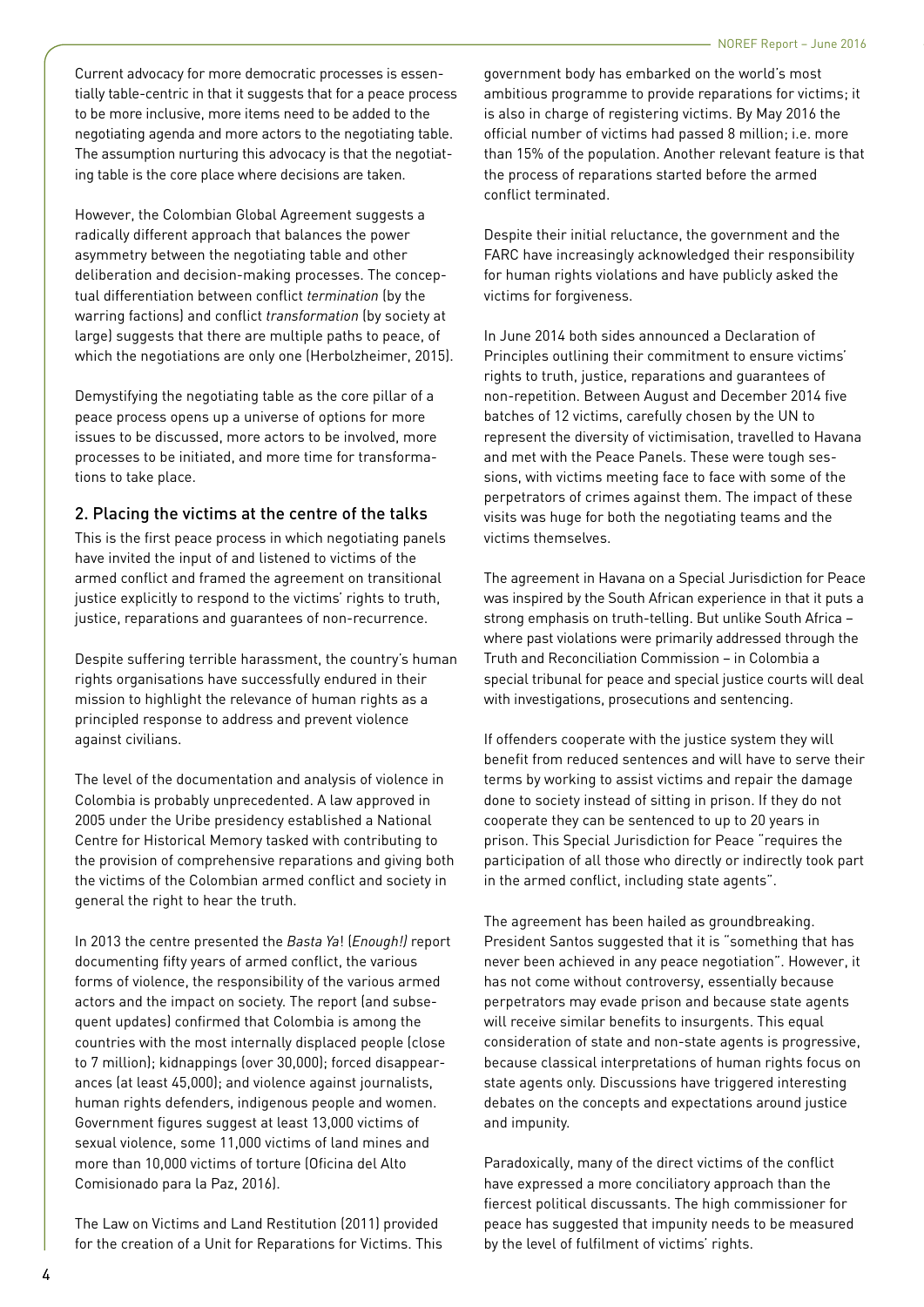Whatever the case, the agreement has reinvigorated international debates around peace and justice. In few other peace processes have the discussions been so wide, controversial and well informed, and the Special Jurisdiction for Peace constitutes a new milestone in the field of transitional justice. The annual report of the UN high commissioner for human rights (UNHRC, 2016) notes that this new Special Jurisdiction for Peace will require more financial and human resources than any other similar transitional justice initiative in the world.

Colombia has broken the false dichotomy between peace and justice. There is no peace without human rights and there are no human rights without peace. Respect for human rights will be one of the key indicators used to measure change for the better in the post-agreement scenario.

#### 3. Negotiations address rural development and drugs trafficking

Despite being one of the core root causes of multiple armed conflicts around the world, the issue of land reform and rural development is hardly ever given the attention it has received in Colombia.

Historically, agrarian reform has been a highly polarising issue. During the cold war, Latin America became a major testing site for opposing land policies, with socialist land reforms in Cuba and Nicaragua and capitalist reforms in the rest of the continent. Subsequently, neoliberal policies have advocated for market-led agrarian reforms. None of these efforts has been fully able to deliver. The commitment to poverty reduction in the Millennium Development Goals and the increased acknowledgement of food security as an essential condition both for saving lives and providing the basis for economic development have allowed new policies to emerge that simultaneously apply multiple approaches.

The relevance of these discussions for Colombia led the UN Development Programme (UNDP) to focus its *2011 National Human Development Report* on rural development (Machado, 2011) and a comprehensive diagnosis of the obstacles confronting and opportunities for an inclusive modernisation of the rural economy. The publication could not have been more timely and became a guiding reference for the Colombian government's Bill on Land and Victims' Rights (2011), and later for the agreement in Havana on rural development (May 2013).

Unlike most countries in Latin America, Colombia has never experienced a comprehensive agrarian reform process and its inequality index is among the highest in the world. It is increasingly acknowledged that violence in rural Colombia has thrived on land inequality and a failed model of rural development.

The agreement on land reform is significant beyond its content because it is the first ever agreement between the

government and the FARC on any substantial policy issue. In terms of its content it balances land distribution and the provision of technical and financial support to small-scale farmers, coupled with respect for private property and the development of large agro-industrial estates. The consensus points focus on *rural development* rather than traditional *agrarian reform* approaches, implying coexistence between peasant communities and large agribusiness.

Of course, the extent to which this coexistence will be possible remains to be seen. In early 2016 several members of Colombia's Congress and social movements filed a case in the Constitutional Court against a government bill to promote special economic and rural development zones, which they understood to conflict with the agreement reached in Havana. Another contentious issue is the conflicting land claims between *campesinos* (peasants) and the communal rights of indigenous and afrodescendant communities that are granted by the constitution.

The peace negotiations have also tackled the related issue of the production of illegal crops (mostly coca plants, but also marihuana and poppies). Colombia is the largest exporter of cocaine in the world. Over the years the illegal economy that nurtures this highly profitable business has become increasingly intertwined with the armed conflict. While the FARC admits that it protects the farmers growing coca and taxes their production, the government has accused it of being one of the main drug-dealing cartels in the country. The potential benefits from drugs production can bridge any political and institutional divide and there has been repeated evidence of collaboration among guerrillas, paramilitary groups and state agents on securing the routes to export this valuable resource.

The agreement on illegal crops might be the one that implies the most responsibility on the part of the international community, because it highlights the relevance of global policies to the solution of the drugs problem. After decades of criminalising peasants for growing coca and forcibly eradicating their crops (mainly through aerial spraying), there is a growing consensus in Colombia and other countries that the war on drugs needs a far more comprehensive and realistic approach that prioritises the reduction of demand. With the peace agreement, Colombia is taking the lead in pushing for a paradigm shift in global policy on the war on drugs. This may affect international responses to other conflicts with significant links to drugs production, most notably the one in Afghanistan.

#### 4. A Gender Subcommission to oversee the agreements

Despite many years of advocacy and even a number of UN Security Council resolutions highlighting the importance of women's participation in peace negotiations, women hardly ever obtain a seat at the negotiating table.

In 2003 the government of Sri Lanka and the Tamil Tigers created the first ever Gender Subcommission in a peace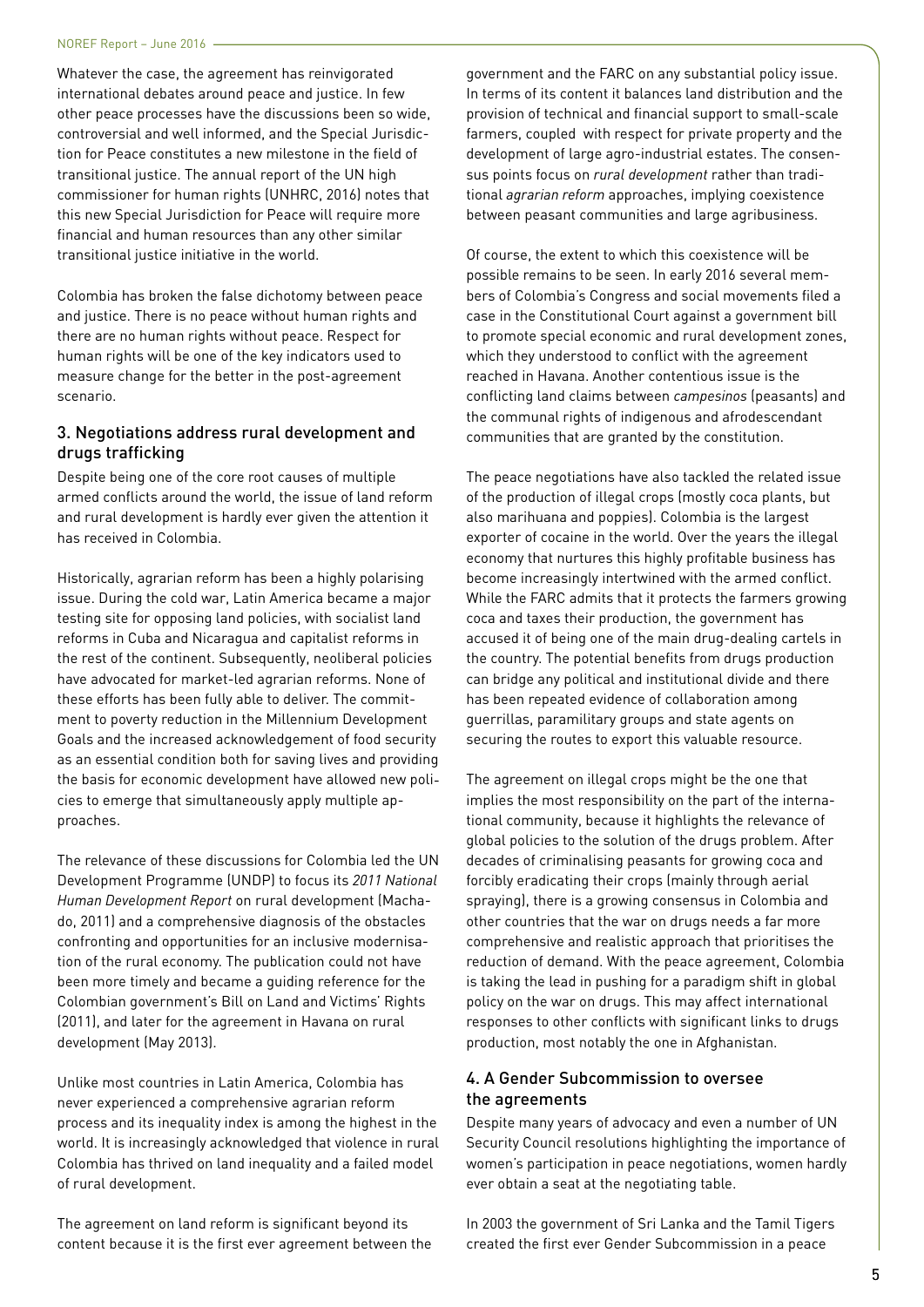negotiating process. However, this commission only met once and did not have a major impact.

Following significant pressure from women's organisations, on September 2014 the Colombian government and the FARC agreed to create a Gender Subcommission tasked with reviewing all documents issued as part of the peace process and ensuring that they contained gendersensitive language and provisions. The commission was composed of a varying number of women from each delegation, and three international members. Men from both delegations have also participated in its deliberations. Between December 2014 and March 2015 the commission invited three delegations from civil society organisations (comprising 18 people in total) working on gender issues, including lesbian, gay, bisexual, transexual and/or intersex (LGBTI) organisations, to present their insights regarding the gender approach in the peace negotiations and agreements. The Gender Subcommission has highlighted the gender dimension of the conflict and the need to address this dimension in the peace agreement. Colombia is probably the first country ever to address LGBTI rights in a peace negotiation.

The creation of the Gender Subcommission is one of several indicators of increased acknowledgement by the negotiating panels of the relevance of women's participation. In the negotiations in Havana men dominated both negotiating panels, and only one woman from the FARC and two from the government were appointed as plenipotentiary negotiators. However, women have led the bulk of the technical teams on both sides.

Since the peace negotiations started the FARC has made a very significant shift in its approach to women's empowerment and gender equality. From not paying much attention to this issue, it has now become a centrepiece in the organisation's communications strategy. It has created a Twitter and Facebook account dealing with FARC women, and has explicitly echoed some feminist language in some of its statements. Approximately 40% of its combat forces are women.

Colombia does not have a national action plan to implement UN Security Council resolutions on women's protection and empowerment. This has not prevented civil society organisations from achieving significant progress. After comprehensive documentation and advocacy efforts, preventing violence against women is now a mainstream concern. The main networks of women's organisations were also successful in combining their efforts in a Women's Summit in 2013, which allowed them to assess the negotiating agenda and make recommendations to the negotiating panels. Other parallel developments have been the empowerment of indigenous women, who have created the first ever National Commission of Indigenous Women. Women have also been able to create the first permanent dialogue space between civil society and the security sector.

#### 5. Preparing for implementation before completing the negotiations

Discussions on implementation are taking place at multiple levels.

Conceptual. Long before a peace agreement has been signed, multiple social and political players have already been discussing the challenges of the post-conflict stage. These discussions have led some people to suggest the use of the term "post-agreement" instead, because lessons from previous experiences in Colombia and elsewhere suggest that violence does not necessarily stop with the signing of a peace agreement.

Given that the armed conflict has essentially taken place in rural communities, both sides have produced proposals on how to implement the peace agreement in these far-flung areas where the main state presence tends to be limited to the security forces.

In March 2014 the high commissioner for peace, Sergio Jaramillo, outlined his vision of "territorial peace", highlighting the need for strengthening state institutions in dialogue with conflict-affected communities (Jaramillo, 2013).

In November 2015 the FARC presented its concept of *terrepaz* (an abbreviation of *territorios de paz*, or peace territories), which suggests a model for rural development in the main areas where the FARC is present.

The transition to peace will be a bumpy road where the government, the FARC and other development visions will clash. Whatever the case, regional discussions on the agreement's implementation may lead to new mini-peace processes involving social, economic and institutional actors at the local level.

Institutional. Peace negotiations often lead to new legislative and constitutional changes. Such changes are fundamental to ensuring a comprehensive response by state bodies and to preventing Congress, the judiciary and other oversight bodies from challenging decisions taken by the executive branch (as happened in the Philippines in March 2016, when Congress did not enact the Comprehensive Agreement on the Bangsamoro of 2014).

Despite political polarisation, the Colombian Congress has been able to pass several pieces of legislation that have been fundamental to supporting the peace negotiations, notably the Law on Victims and Land Restitution (2011); two laws on an eventual referendum (2014) or plebiscite (2015) on the peace agreement; a law on public order (2016) to facilitate the demobilisation of FARC combatants; and a law that judicially shields the pending peace deal from possible changes by later administrations (June 2016). At the same time, pro-peace parties in Congress have created Peace Commissions in both houses of parliament and have promoted multiple public forums throughout the country.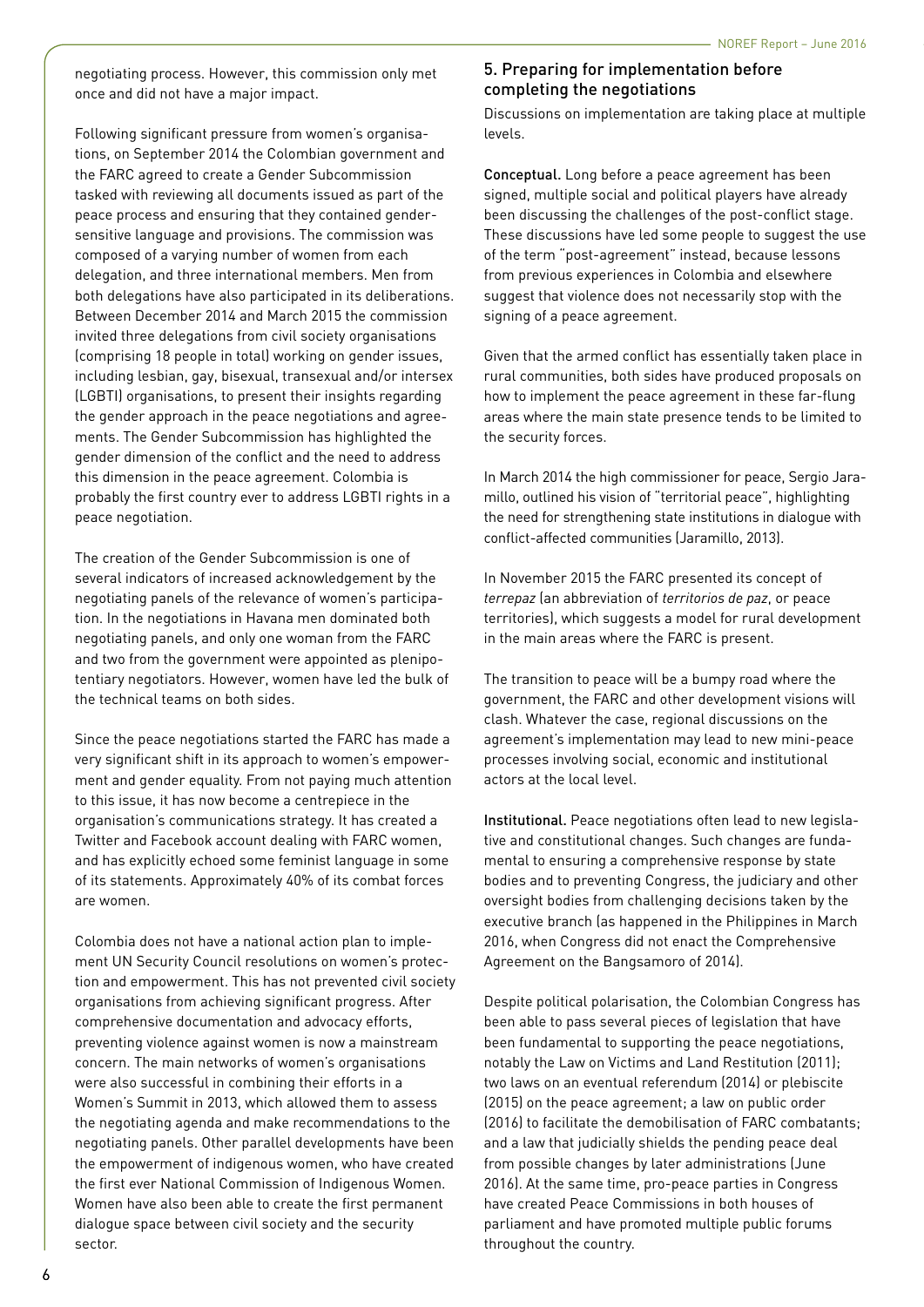The Constitutional Court has been monitoring legislation closely. In 2014 it ruled that an initial legal framework for transitional justice was unconstitutional, which led the government to introduce a new law. The Public Prosecutor's Office has been widely supportive of government action, while the attorney general has become one of the most outspoken voices warning against the government's selling out to the insurgents.

In 2014 the president appointed a minister for post-conflict to ensure a cohesive government response to the developments in Havana, to plan and oversee the implementation of the peace agreement, and to ensure early peace dividends in conflict-affected regions.

At the local and regional levels many municipalities and provincial governments have promoted their own consultations and peace initiatives. The National Federation of Local Ombudsmen has successfully positioned itself as one of the key state institutions for the implementation of the peace agreement.

Social. The government has also been actively mainstreaming peace education. Legislation in 2015 made it mandatory for all public and private educational institutions (from pre-school to secondary school) to adjust their curriculums "with the purpose of creating and strengthening a culture of peace in Colombia". In parallel, the government has launched a process dubbed "the largest conversation in the world" to nurture public discussions during the transition to the post-conflict scenario.

In turn, the FARC has stopped all military training as of October 2015 and instead has started preparing its combatants for the organisation's transition to a political movement. It has also been very active on Twitter and Facebook, and has a weekly television news transmission.

International. The process leading to the deployment of international monitors to supervise the ceasefire and the FARC decommissioning process is one of the best examples of careful planning, sequencing, and timing by the government and its international allies.

When the parties agreed in January 2016 to invite a UN mission to carry out this task, the government had already been working with the members of the UN Security Council to ensure their endorsement of this plan. Thus, only one week after the request was made the Security Council passed the supporting resolution, highlighting the bilateral dimension of the request (by the government and the FARC) and the resulting innovative agreement to create a tripartite verification mechanism involving the two parties and the UN. This was a rare occasion when all 15 Security Council member states were in full agreement and co-sponsored the resolution. Only two days later the Community of Latin American and Caribbean States (CELAC) met in Ecuador and also endorsed the agreement, committing the organisation to provide the staff needed for this special mission.

The multiple discussions on post-agreement challenges have impressed international observers. In a visit to Colombia in early 2016 the director of the World Bank, Jim Yong Kim, stated, "I have never seen anything as accurate and thoughtful as this peace process". Eamon Gilmoore, a former adviser to the peace negotiations in Northern Ireland and currently the EU special envoy for the Colombian peace process has repeatedly recalled that the Good Friday Agreement in Northern Ireland was not as solid and forward-looking as the Colombian peace process.

# **Other fundamental developments**

Other developments in the Colombian peace negotiations may not be as innovative as those mentioned above, but are still worth highlighting, because they contribute to conflict transformation practice by complementing other efforts elsewhere.

#### 1. The transformation of the parties to the conflict

It is only possible for enemies in war to make progress in a peace process if they are willing to reframe some of their fundamental perspectives. The shift from a military to a political solution to a country's problems requires a mutual acknowledgement that armed confrontation is no longer the preferred option and the development of the capacity to engage with the enemy in a constructive dialogue. This paradigm shift requires confidence-building measures (CBMs) from all sides. CBMs are cumulative and allow a transformation from a vicious to a virtuous dynamic of positive action and reaction.

Before the peace negotiations, the Colombian government publicly signalled its readiness for peace talks by acknowledging the root causes of the armed conflict and initiating a process of legislative changes to address the structural problems of land dispossession and victims. The language it used to refer to the FARC also changed. This was a radical departure from previous government policy, which focused on ostracising the insurgents.

In turn, the FARC stated its willingness to engage in the peace process by publicly committing to stop kidnapping people and recruiting children. It also reframed its discourse and adopted a pragmatic position that accepted a negotiating agenda that would not address all the core issues that motivated its struggle (most notably, the country's economic model and the future of the armed forces would not be discussed at the negotiating table).

The parties' CBMs were not only addressed to each other, but also to public opinion and, more specifically, to victims, most notably the acknowledgement by both the government and the FARC of their responsibility for gross human rights violations.

In March 2015 both sides agreed to start joint de-mining activities, more than a year before the completion of the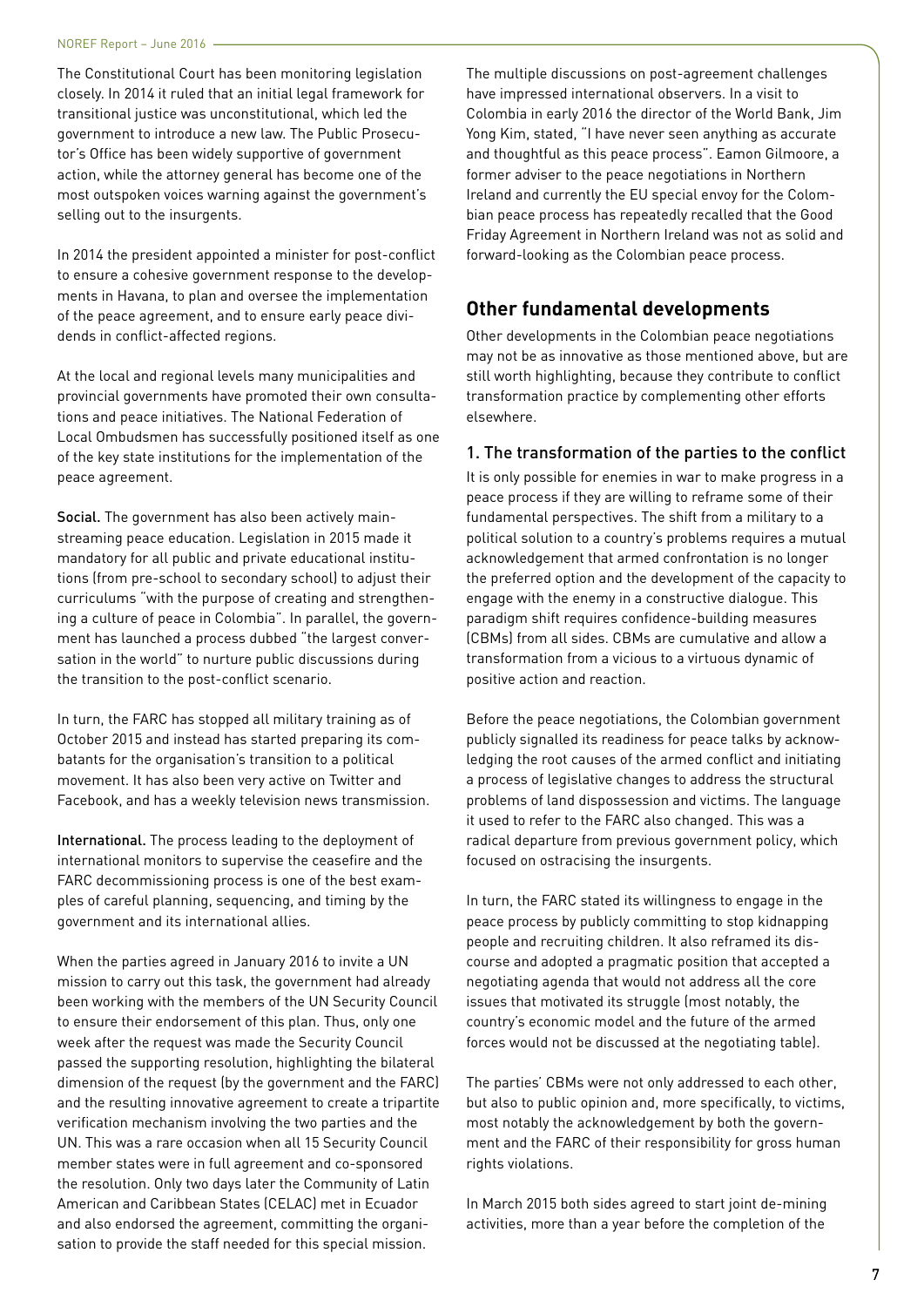peace negotiations. They also created a task force to speed up the search for disappeared people.

Not all such gestures were immediately reciprocated. The FARC declared a unilateral ceasefire early on, but the government did not want to reciprocate before the issue had been formally addressed at the negotiations. However, both sides eventually agreed to de-escalate the conflict and the government stopped bombing FARC positions in August 2015, resulting in a de facto ceasefire. In October 2015 the FARC announced it had stopped all military training of its combatants and was now actively preparing them for demobilisation and legal political activity.

#### 2. Mutually influencing discussions in Havana and in Colombia

Colombia has a thriving civil society that has impressive levels of experience in monitoring human rights violations and promoting peace at multiple levels. However, in terms of the peace negotiations in Havana, civil society participation has essentially been of a consultative nature.

The main channels for formal participation have been public forums in Colombia, which the government and the FARC commissioned the National University and UNDP to convene. Congress has also convened several roundtables in several regions of the country. The Peace Panels have invited people to submit written proposals (over the internet or through free-of-charge regular mail), and have invited experts or sectorial representatives to meet with them in Havana.

Both Peace Panels have regularly engaged with key social, political, economic and institutional stakeholders throughout the peace talks. This has been far easier for the government, because the FARC is still an illegal organisation and engagement with it in Colombia (and, to a certain extent, in Havana) requires government authorisation. Despite these difficulties, civil society has responded positively to the FARC's appeal to create an informal body to monitor its successive unilateral ceasefire declarations. This is a rather unique experience of civil society's participation in ceasefire monitoring.

In parallel to consultative processes designed by the Peace Panels, civil society has been leading on multiple autonomous initiatives (CINEP/Programa por la Paz, 2016). Social movements (notably of peasants and indigenous communities) have continually asserted their own agenda; universities have joined efforts in a National Network for Peace; religious leaders are promoting dialogue and reconciliation at multiple levels; and the private sector has promoted innovative processes of individual and collective commitment to peace. Many of these efforts converge in the National Peace Council, a body created by law in 1998, which in light of the peace negotiations reconvened in October 2014.

Despite the limited number of formal communication channels between the peace talks in Havana and public participation in Colombia, in practice both types of discussions have had a strong mutual impact. Each agenda item in the Havana negotiations has led to heated discussions in Colombia, which allowed a level of maturity and sophistication of discourse and proposals rarely seen in a peace process (most notably around the issue of victims' rights, justice and impunity). In turn, these public discussions in Colombia have had a strong influence on the talks in Havana, effectively influencing the direction they were taking.

#### 3. External support, but local ownership

The peace negotiations have had external support, but have been essentially driven by the parties themselves. The parties have negotiated directly, without external mediation.

Four countries were asked by the parties to play a formal role in the negotiations: Cuba and Norway were appointed "guarantor countries", while Venezuela and Chile were named "accompanying countries".

The selection of these countries indicates an emphasis on involving regional players and balancing political inclinations (Venezuela and Cuba, on the one hand, and Chile, on the other). The regional dimensions would later be further highlighted when the parties agreed that the UN Mission to Colombia would be composed of countries from CELAC. This is the first time that CELAC will take on a peacemonitoring role.

Two observers – one Cuban and one Norwegian – have attended the negotiations. Their support has been fundamental in a number of ways, including in terms of logistics, capacity-building, trust-building, and problem-solving during crises in the peace negotiations. Each country provides a different type of added value and they have complemented each other to the point of becoming the core pillars of international support for the negotiations.

Other international players have joined in by nominating special envoys to the peace process: the U.S., the UN, Germany and eventually the European Union. It is interesting to note that despite having listed the FARC as a terrorist organisation, these players were not deterred from engaging with the guerrilla movement.

International experts were also called in as advisers. The president relied significantly on the expertise of a former commander in El Salvador and a retired British senior government official, while the FARC received important legal advice from a Spanish lawyer. Both sides also jointly listened to the expertise of people involved in peace processes all over the world, from Northern Ireland to Mindanao.

Finally, Colombians living abroad have increasingly asserted their right to participate in the process and have created multiple platforms like the International Victims'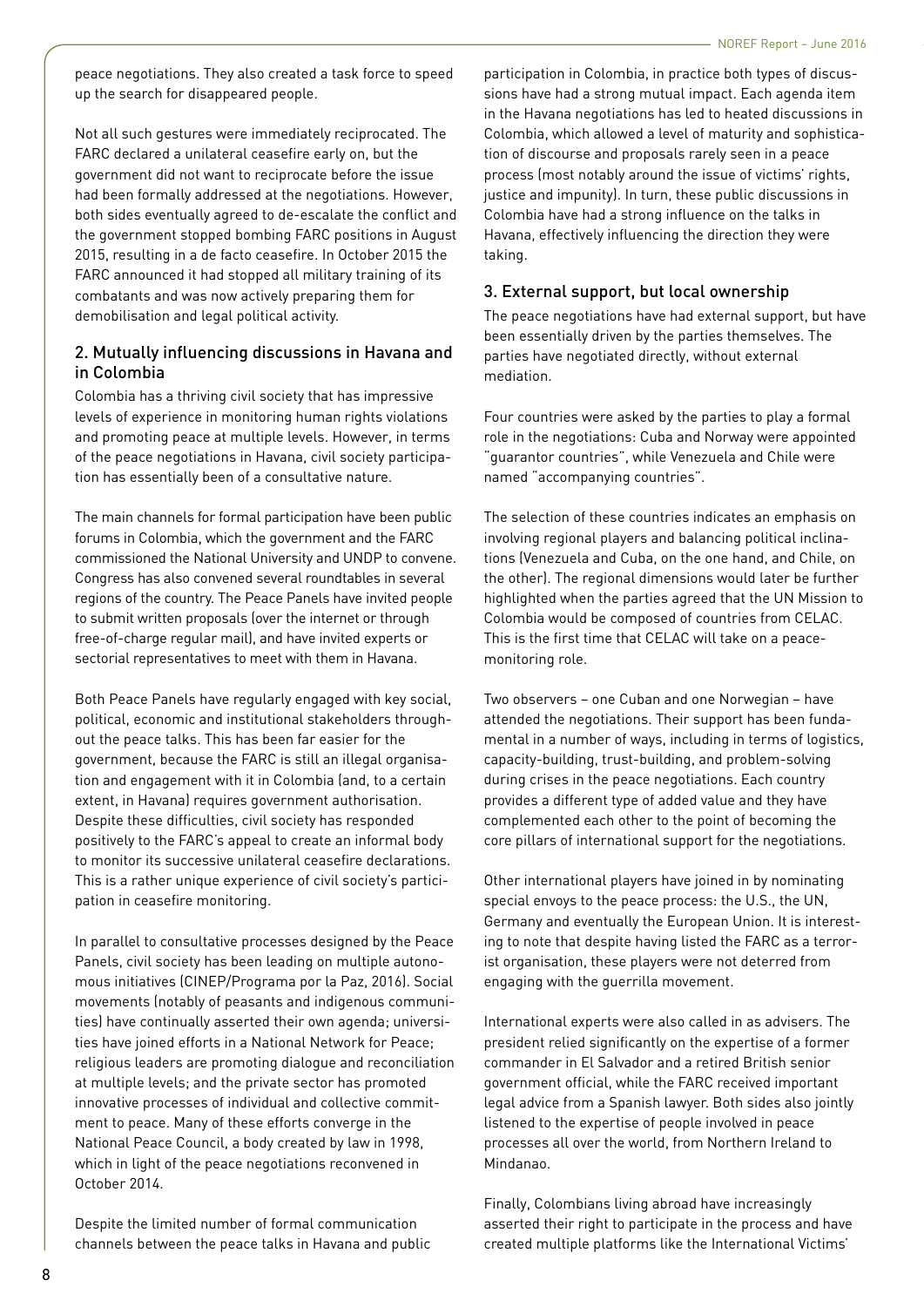Forum and the Truth, Memory and Reconciliation Commission of Women in the Diaspora.

# **Looking forward: four tests**

The signing of a peace agreement between the Colombian government and the FARC will signal the completion of phase two of the peace process. Phase three will focus on the implementation of the agreement. Political discussions around implementation will inevitably expand the agenda for change to cover topics that have not been addressed in Havana, notably policies related to the extraction of natural resources and the future of the security sector.

Despite all the positive developments in the peace process, Colombian public opinion remains largely sceptical. People simply do not trust the government and the FARC to deliver on their promises. The first major test for the peace process will therefore be to widen the ownership and ensure broad public endorsement of the peace agreement in the plebiscite that will follow the signing of the agreement.

The second test will be for the parties to the conflict to prove their ability to turn words into deeds. Political will is a fundamental, but insufficient condition for building peace. Despite all their preparations, after signing the peace agreement the parties will enter unchartered territory. No peace agreement in the world has ever been fully implemented, and yet the government and the FARC will feel the national and international pressure to move forward according to the agreed road map. All sorts of contradictions will surface – between the signatories, among the signatories, and with other stakeholders. The post-agreement stage is nothing less than the continuation of the negotiations, but with much more public participation.

After two years of secret talks between the government and the National Liberation Army (ELN), in March 2016 the two sides agreed to start formal peace negotiations. This is a welcome development, because peace with only one guerrilla group would have been incomplete. However, the ELN will join the peace process at the final stage of the Havana talks, and the government has stated that it will not reopen discussions on issues already agreed with the FARC. With the ELN keen to frame and take the lead on a separate peace process, the third test will be the convergence of both peace negotiations in the broader peace process.

The most difficult test might be the cultural transformation of Colombian society. There is a need to address deeprooted mistrust, fear, resentment and hatred created by decades of violence, as well as to effect a cultural paradigm shift to challenge violent and individualistic everyday attitudes. The rehumanisation of the "other" does not only involve combatants, but society at large. Discussions in Colombian society are dominated by confrontational attitudes where different opinions compete for supremacy. It will be difficult for Colombian society to progress until

the diversity of the perspectives present in that society is acknowledged as a value instead of a problem. As the women's movement has suggested, building peace requires the acknowledgement that no one possesses access to the absolute truth and, therefore, that the willingness and capacity to step out of one's comfort zone constitute an essential step towards peace (Colectivo de Mujeres, Paz y Seguridad, 2014). This cultural change will take time.

# **Final thoughts**

This report is an early assessment of the developments leading up to the widely predicted Colombian comprehensive peace agreement. In this peace process the government and the FARC have taken stock of and learned from previous experiences, both in Colombia and internationally. They have in turn developed and implemented new frameworks and approaches that could inspire other peace negotiations, both in Colombia and elsewhere.

A peace agreement will not be the end of the peace process in Colombia. It will be, rather, a milestone that indicates a possible end to the armed conflict and the beginning of a transitional process to address long-neglected structural problems in an inclusive and constructive way.

The post-agreement process will be at least as challenging as the peace negotiations themselves. The difficulties ahead cannot be overstated. But because the challenges are not unique to the Colombian peace process, some of the responses may thus also lead to additional innovations that can contribute to improving global policy and practice in post-agreement peacebuilding.

# **References**

CINEP (Centro de Investigación y Educacion Popular)/ Programa por la Paz. 2016. *Movilización por la paz en Colombia: una infraestructura social clave para el posacuerdo.* [‹http://www.cinep.org.co/images/iniciativas\\_paz/](http://www.cinep.org.co/images/iniciativas_paz/Informe_Datapaz_2.pdf) [Informe\\_Datapaz\\_2.pdf›](http://www.cinep.org.co/images/iniciativas_paz/Informe_Datapaz_2.pdf)

Colectivo de Mujeres, Paz y Seguridad. 2014. "Manifesto: Ethical Pact for a Country in Peace." [‹http://www.c-r.org/](http://www.c-r.org/resources/manifesto-ethical-pact-country-peace) [resources/manifesto-ethical-pact-country-peace](http://www.c-r.org/resources/manifesto-ethical-pact-country-peace)›

Herbolzheimer, K. 2015. "Multiple paths to peace: public participation for transformative and sustainable peace processes. *kult-ur*, 2(3): 139-56.

Herbolzheimer, K. 2016. "Overcoming security challenges in peace processes: Colombia and the Philippines." London: RUSI.

Jaramillo, S. 2013. "La paz territorial." Presentation delivered at the Externado University, May 9th. ‹[http://www.](http://www.interaktive-demokratie.org/files/downloads/La-Paz-Territorial.pdf) [interaktive-demokratie.org/files/downloads/La-Paz-Terri](http://www.interaktive-demokratie.org/files/downloads/La-Paz-Territorial.pdf)[torial.pdf](http://www.interaktive-demokratie.org/files/downloads/La-Paz-Territorial.pdf)›